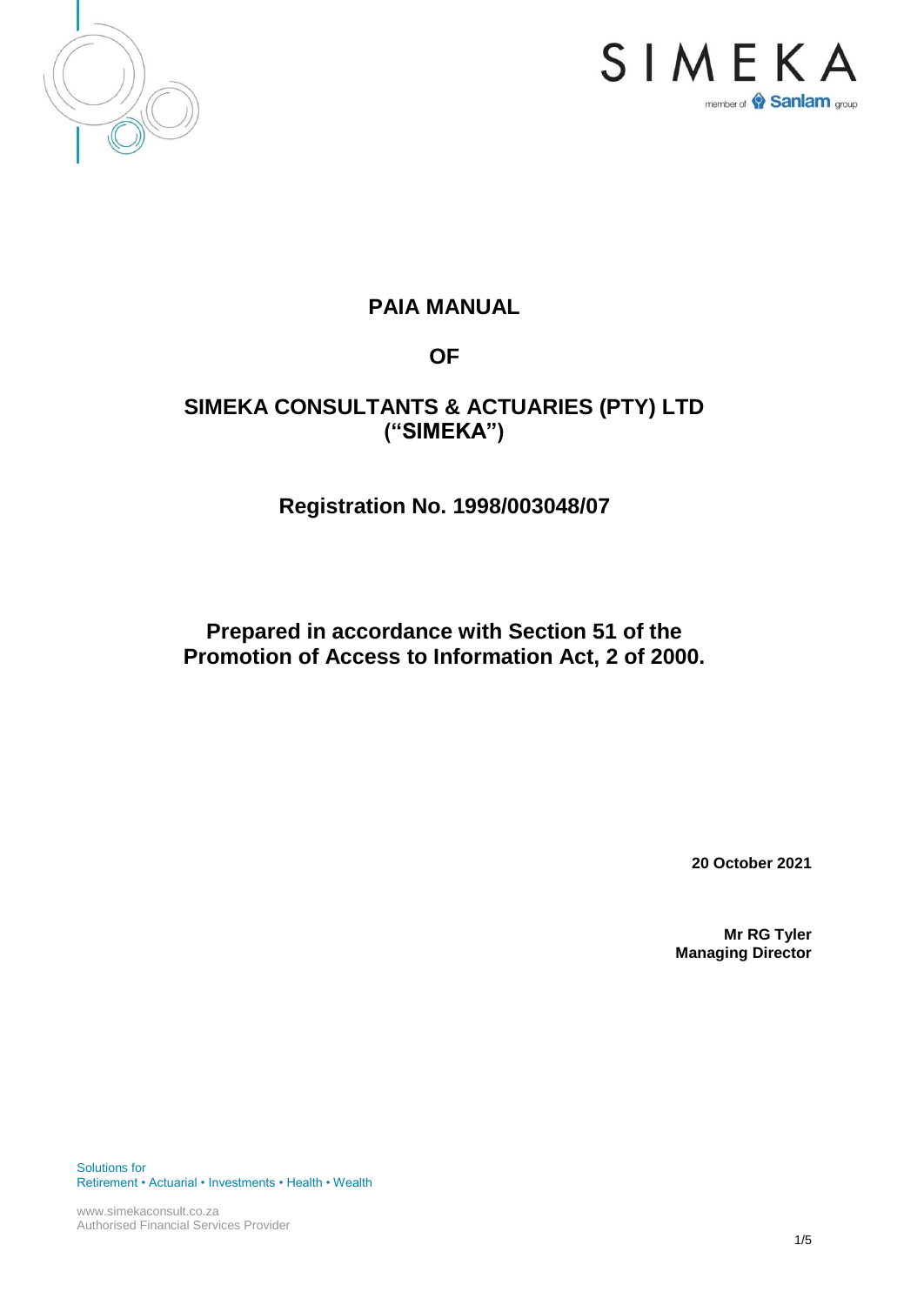#### **1. INTRODUCTION**

The Promotion of Access to Information Act, 2 of 2000 ("PAIA") was enacted on 3 February 2000. The purpose of the legislation is to give effect to the constitutional right of access to information held by any private or public body that is required for the exercise or protection of any rights.

Where a request is made in terms of PAIA, the body to which the request is made is obliged to release the information, except where PAIA or other legislation expressly provides that the information may or must not be released.

As a private body defined in PAIA, Simeka is required to compile a manual to provide a reference as to the records held and the process which needs to be followed to access such records.

This manual is intended to foster a culture of transparency, accountability and good governance, by giving effect to the right to information that is required for the exercise or protection of any right and to actively promote a society in which the people of South Africa have effective access to information to enable them to more fully exercise and protect their rights.

### **2. CONTACT DETAILS OF SIMEKA**

| Name of private body               | Simeka Consultants & Actuaries (Pty) Ltd                                             |
|------------------------------------|--------------------------------------------------------------------------------------|
| <b>Registration number</b>         | 1998/003048/07                                                                       |
| <b>Street address</b>              | Simeka House, The Vineyards Office Estate, 99 Jip de<br>Jager Drive, Bellville, 7530 |
| <b>Postal address</b>              | P O Box 350, Sanlamhof, 7532                                                         |
| Telephone number                   | +27 21 912 3300                                                                      |
| Fax number (if available)          | N/A                                                                                  |
| <b>E-mail address</b>              | info@simekaconsult.co.za                                                             |
| Website                            | www.simekaconsult.co.za                                                              |
| <b>Call Centre</b>                 | N/A                                                                                  |
| <b>Information Officer Name</b>    | <b>Richard Tyler</b>                                                                 |
| Information Officer e-mail address | richard@simekaconsult.co.za                                                          |

#### **3. ACCESS TO THE GUIDE ON HOW TO USE PAIA**

The guide on how to exercise any rights granted in PAIA is available free of charge from both the Information Regulator and/or the Information Officer of the Simeka.

#### **The Information Regulator:**

The guide is available in all 11 official languages from the office of the Information Regulator and on its website.

The Information Regulator can be contacted at:

The Information Regulator (South Africa) JD House, 27 Stiemens Street, Braamfontein, Johannesburg, 2001 P.O Box 31533, Braamfontein, Johannesburg, 2017

General enquiries email: [inforeg@justice.gov.za](mailto:inforeg@justice.gov.za)

Website: [www.justice.gov.za/inforeg](http://www.justice.gov.za/inforeg)

#### **The Information Officer:**

The guide is also available in English and Afrikaans from the office of the Information Officer (details above).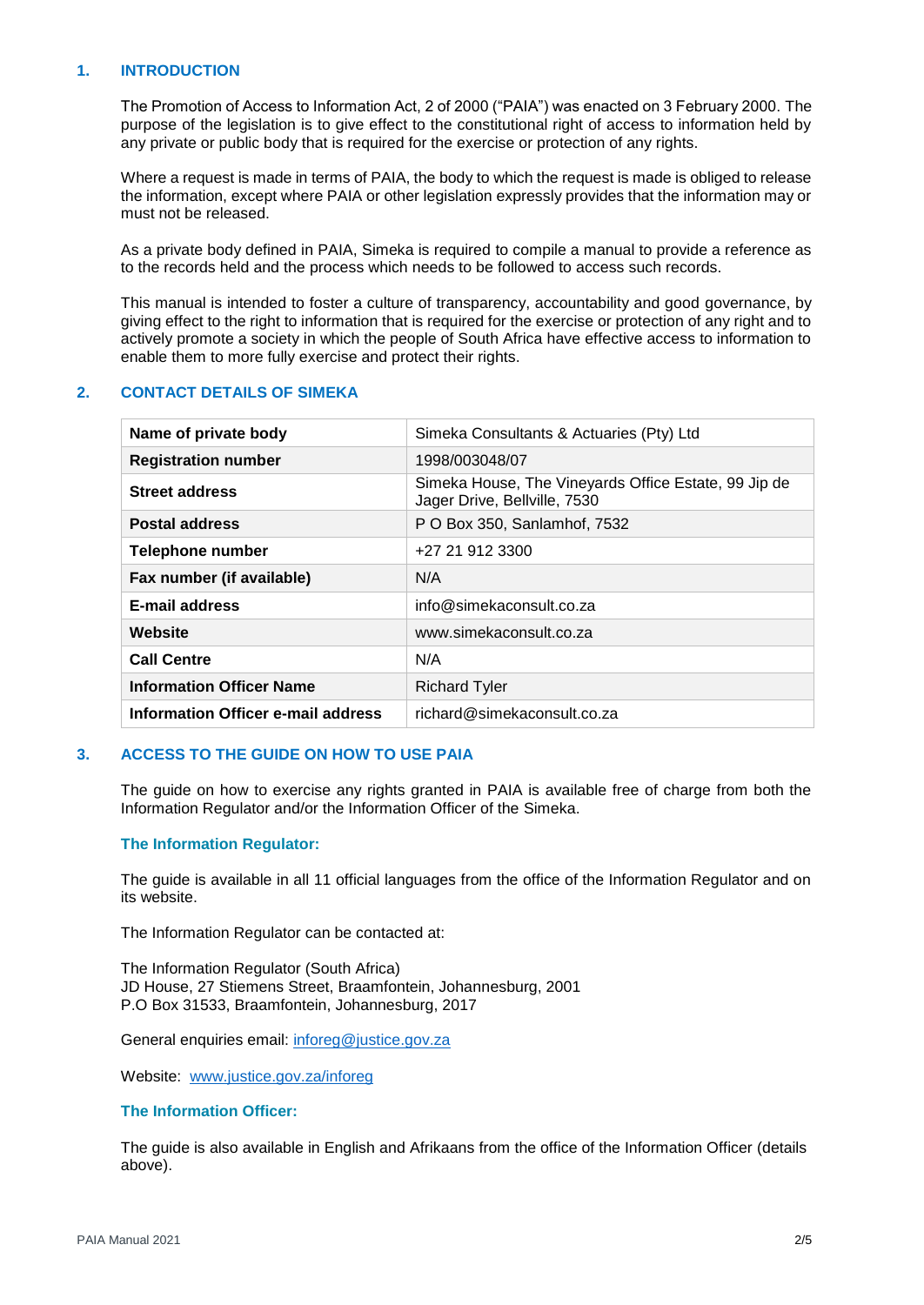### **4. LEGISLATION IN TERMS OF WHICH RECORDS ARE HELD BY SIMEKA**

- Pension Funds Act, 24 of 1956
- Long-term Insurance Act, 52 of 1998
- Financial Advisory and Intermediary Services Act, 37 of 2002
- Income Tax Act, 58 of 1962

This list is not exhaustive.

## **5. HOW TO ACCESS RECORDS HELD BY SIMEKA**

A **requester** is any person making a request for access to a record of the Simeka. There are two types of requesters, a personal requester and other requesters and the process that needs to be followed by the two types of requesters differ. It is as follows:

# **PERSONAL REQUESTER**

A personal requester is a requester who is seeking access to a record containing personal information about themselves.

#### **All the member's information pertaining to Simeka is available to him/her upon request, as well as:**

- Simeka certificate of registration
- Financial statements of Simeka (latest revenue account and balance sheet)
- The last statutory valuation of Simeka (unless Simeka is valuation exempt)
- Policy documents relating to fidelity cover and risk cover (death, disability benefits and funeral cover)

### **Procedure to obtain this information and/or records from Simeka**

The information can be obtained in one of the following ways:

- By writing a letter or sending an email or fax (if any) to Simeka; or
- By accessing Simeka's website.

Simeka will voluntarily provide the requested information or give access to any record with regard to the requester's personal information. No fees will be charged in respect of information relating to the personal requester (member). A fee may be payable for copies of the information as listed hereunder.

**OTHER REQUESTER (THIRD PARTY)** 

This requester (someone other than a Simeka member) is entitled to request access to information on third parties. However, Simeka is not obliged to voluntarily grant access. The requester must fulfill the prerequisite requirements for access in terms of PAIA by completing the request form and paying the fee.

#### **RECORDS HELD BY THE SIMEKA WHICH MUST BE FORMALLY REQUESTED VIA THE PAIA REQUEST FORM BEFORE THE INFORMATION IS SUPPLIED TO A MEMBER AND/OR A THIRD PARTY (UNLESS THE RECORDS PERTAINS TO THE PERSONAL INFORMATION OF A PERSONAL REQUESTER)**

### **Personal Records**

- Personal records provided by employee;
- Records provided by a third party relating to employees;
- Conditions of employment and other personnel-related contractual and quasi legal records;
- Internal evaluation records and other internal records;
- Correspondence relating to personnel;
- Industrial training records and material;
- Employment equity plan.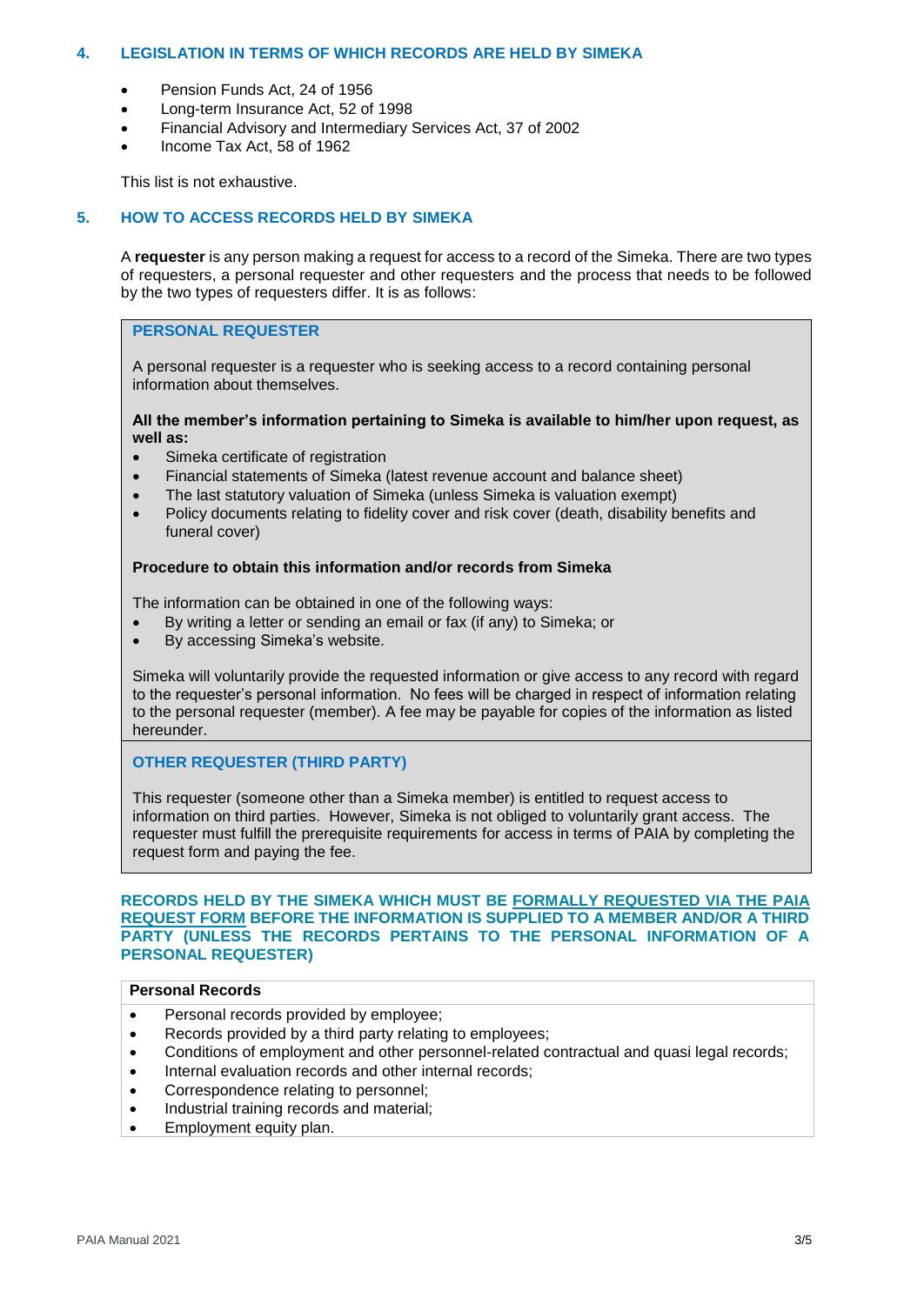# **Client Related Records**

- Records provided by a third party:
- Records generated by or within Simeka relating to its clients;
- Records provided to Simeka by the client.

#### **Records relating to Simeka**

- Statutory company information;
- Financial records;
- Operational records;
- Databases;
- Information Technology;
- Internal correspondence;
- Internal Policies and Procedures;
- Records held by officials of Simeka.

These records include, but are not limited to, the records which pertain to Simeka's own affairs.

#### **Other Records**

- Simeka may possess records pertaining to other parties, including without limitation contractors, suppliers, subsidiary/holding/sister companies and service providers. Alternatively, such other parties may possess records that can be said to belong to Simeka;
- Personnel, client and other records relating to Simeka which are held by another party, as opposed to the records held by Simeka; and
- Records held by Simeka pertaining to other parties, including without limitation, financial records, correspondence, contractual records, records provided by the other party, and records third parties have provided about the contractors/suppliers.

### **Request procedure**

- The requester must use the prescribed form in terms of PAIA and submit it to the Simeka. This request must be made to the Information Officer of the Simeka. The Information Officer must assist any requester with his or her request for information if necessary and assist with completion of the request form if the requester is disabled or illiterate.
- The requester must provide sufficient detail on the request form to enable Simeka to identify the record and the requester. The requester should also indicate which form of access is required (for instance if the requester is blind, the access will not be via email).
- The requester must identify the right that is sought to be exercised or to be protected and provide an explanation of why the requested record is required for the exercise or protection of that right.
- If a request is made on behalf of another person, the requester must submit proof of the capacity in which the requester is making the request to the satisfaction of Simeka.

## **6. FEES**

- 6.1 PAIA provides for two types of fees namely:
	- 6.1.1 A request fee, which will be a standard fee; and 6.1.2 An access fee, which must be calculated by tal
	- An access fee, which must be calculated by taking into account reproduction costs, search and preparation time and cost, as well as postal costs.
- 6.2 When the request is received by Information Officer, he/she will by notice require the requester, other than a personal requester, to pay the prescribed request fee (if any), before further processing of the request.
- 6.3 If the search for the record has been made and the preparation of the record for disclosure, including arrangement to make it available in the requested form, requires more than the 6 (six) hours prescribed in the regulations for this purpose, the Information Officer will notify the requester on the official form to pay as a deposit the prescribed portion of the access fee which would be payable if the request is granted. (No more than a 1/3)
- 6.4 Information Officer will withhold a record until the requester has paid the fees as prescribed.
- 6.5 A requester whose request for access to a record has been granted, must pay an access fee as listed in Annexure to the PAIA Regulations for reproduction and for search and preparation, and for any time reasonably required in excess of the prescribed hours to search for and prepare the record for disclosure including making arrangements to make it available in the request form.
- 6.6 If a deposit has been paid in respect of a request for access, which is refused, then the Information Officer must repay the deposit to the requester.